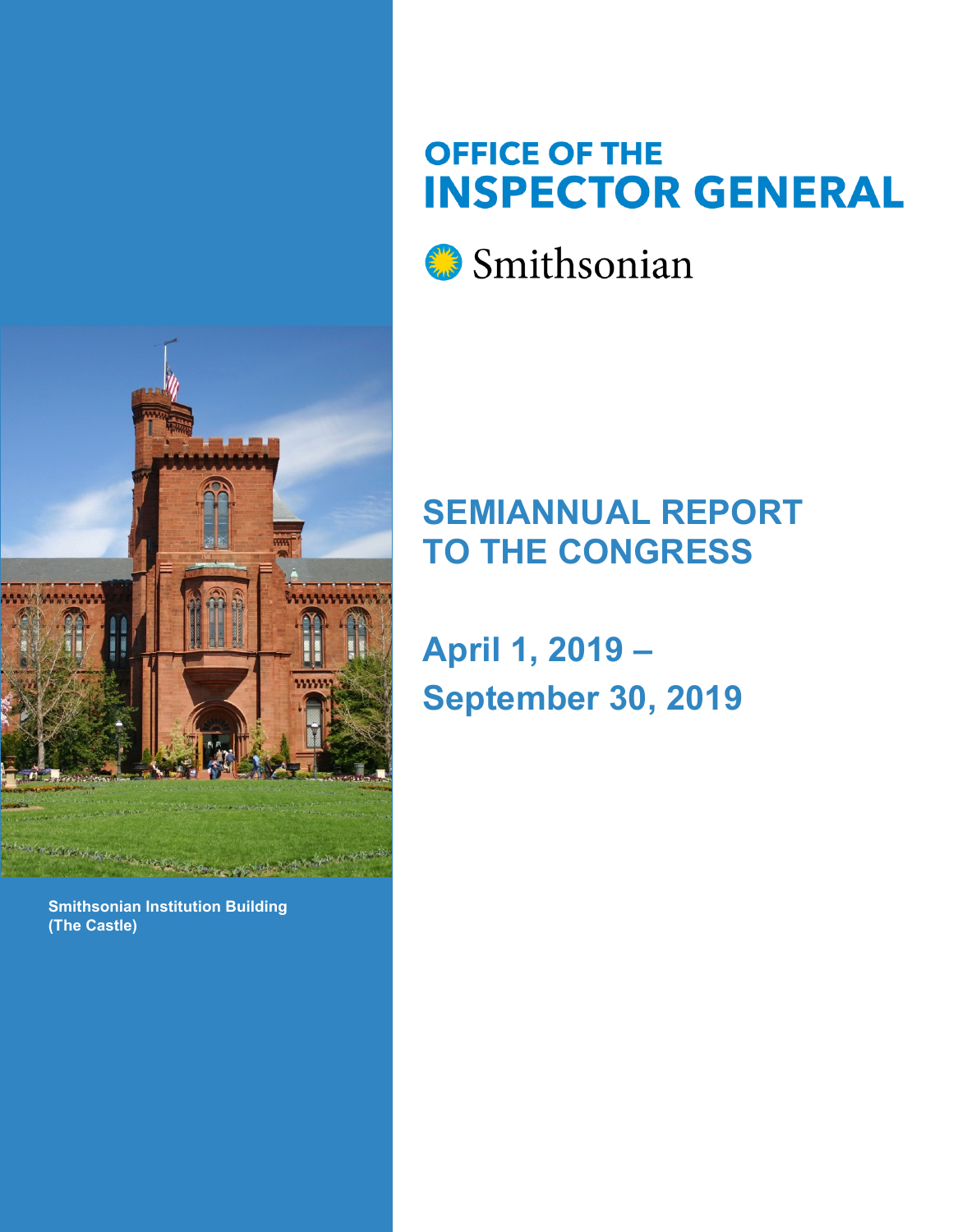#### **Table 1: Semiannual Reporting Requirements of the Inspector General Act, as amended**

| <b>Public Law Section</b> | <b>Reporting Requirement</b>                                                                                                                     | Page     |
|---------------------------|--------------------------------------------------------------------------------------------------------------------------------------------------|----------|
| Section $4(a)(2)$         | Review of legislation and regulations                                                                                                            | 14       |
| Section $5(a)(1)$         | Significant problems, abuses, and deficiencies                                                                                                   |          |
| Section $5(a)(2)$         | Significant recommendations for corrective action                                                                                                |          |
| Section $5(a)(3)$         | Reports with corrective action not completed                                                                                                     | $8 - 10$ |
| Section $5(a)(4)$         | Matters referred to prosecutive authorities                                                                                                      | 13       |
| Section $5(a)(5)$         | Information or assistance refused                                                                                                                | None     |
| Section $5(a)(6)$         | List of reports issued with dollar value of questioned costs and<br>recommendations that funds be put to better use                              | None     |
| Section 5(a)(7)           | Summaries of significant reports                                                                                                                 | $5-6$    |
| Section 5(a)(8)           | Audit, inspection, and evaluation reports-questioned costs                                                                                       | None     |
| Section 5(a)(9)           | Audit, inspection, and evaluation reports-funds to be put to better<br>use                                                                       | None     |
| Section $5(a)(10)(A)$     | Audit, inspection, and evaluation reports issued before the<br>commencement of the reporting period with no management<br>decision               | None     |
| Section 5(a)(10)(B)       | Audit, inspection, and evaluation reports issued before the<br>commencement of the reporting period with no management<br>comment within 60 days | None     |
| Section 5(a)(10)(C)       | Audit, inspection, and evaluation reports issued before the<br>commencement of the reporting period with unimplemented<br>recommendations        | $8 - 10$ |
| Section 5(a)(11)          | Significant revised management decisions                                                                                                         | None     |
| Section $5(a)(12)$        | Significant management decisions with which the Office of the<br>Inspector General (OIG) disagreed                                               | None     |
| Section $5(a)(13)$        | Information described under section 804(b) of the Federal Financial<br>Management Improvement Act of 1996                                        | None     |
| Section 5(a)(14-16)       | Peer reviews                                                                                                                                     | 10,12    |
| Section 5(a)(17-18)       | Investigative tables                                                                                                                             | 13       |
| Section $5(a)(19)$        | Reports on investigations with substantiated allegations involving<br>senior employees                                                           | None     |
| Section $5(a)(20)$        | Whistleblower retaliation                                                                                                                        | None     |
| Section $5(a)(21)$        | Attempts to interfere with OIG independence                                                                                                      | None     |
| Section $5(a)(22)(A)$     | Inspections, evaluations, and audits that were closed and not<br>disclosed to the public                                                         | None     |
| Section 5(a)(22)(B)       | Investigations involving senior employees that were closed and not<br>disclosed to the public                                                    | None     |

Source: OIG assessment as of September 30, 2019.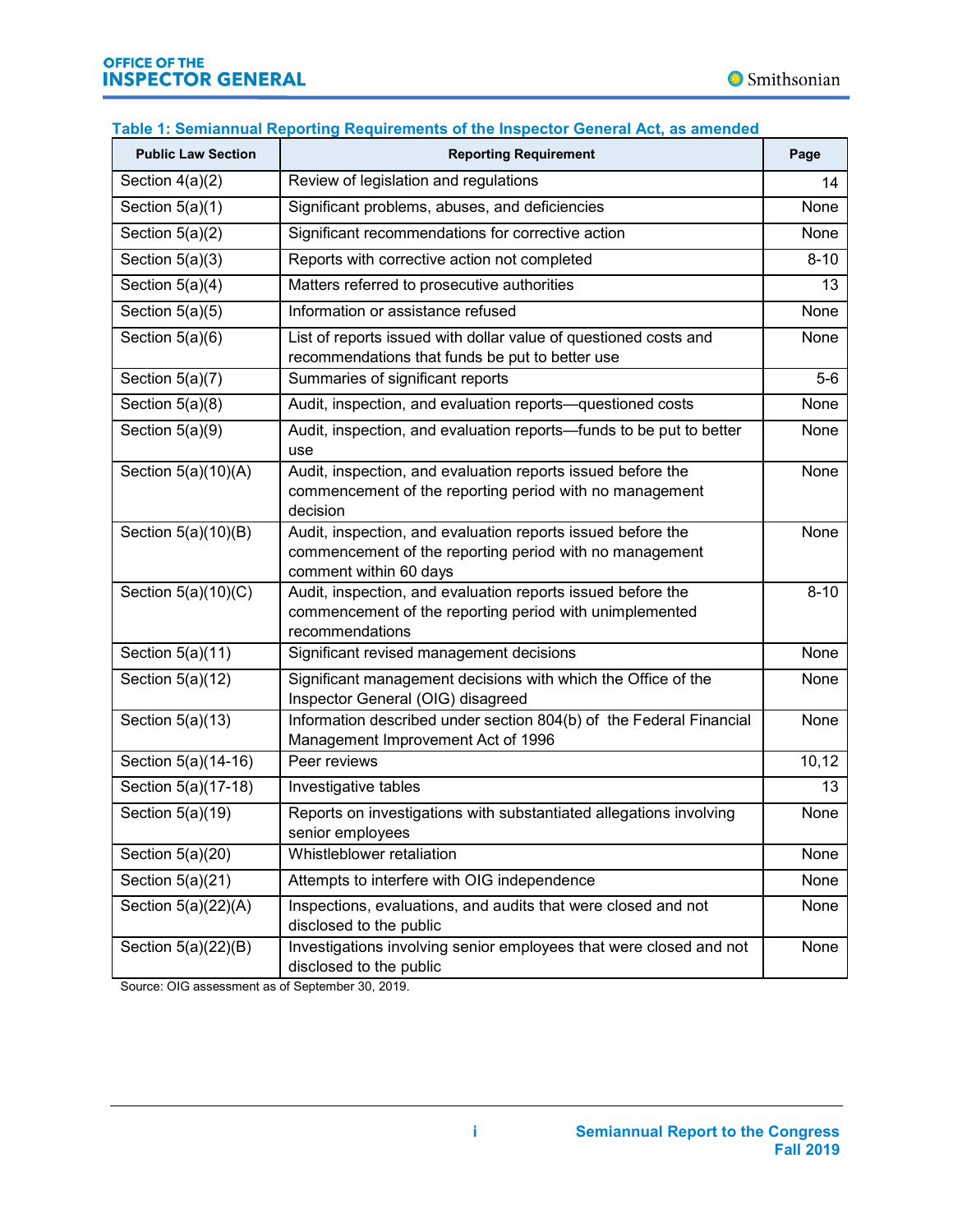# **Table of Contents**

<span id="page-2-0"></span>

| Introduction                                                                                                          |
|-----------------------------------------------------------------------------------------------------------------------|
|                                                                                                                       |
| Audits                                                                                                                |
|                                                                                                                       |
| Investigations                                                                                                        |
|                                                                                                                       |
| <b>Other OIG Activities</b>                                                                                           |
|                                                                                                                       |
| <b>Tables</b>                                                                                                         |
| Table 1: Semiannual Reporting Requirements of the Inspector General Act of<br>$1079$ as amonded $\overline{a}$<br>. i |

| Table 2: Summary of Audit Recommendation Activity during the Semiannual Reporting           |  |
|---------------------------------------------------------------------------------------------|--|
|                                                                                             |  |
| Table 3: Reports from Previous Periods with Unimplemented Recommendations 8                 |  |
| Table 4: Statistical Summary of the Office of the Inspector General's Investigative Results |  |
| during the Semiannual Reporting Period Ending September 30, 2019  13                        |  |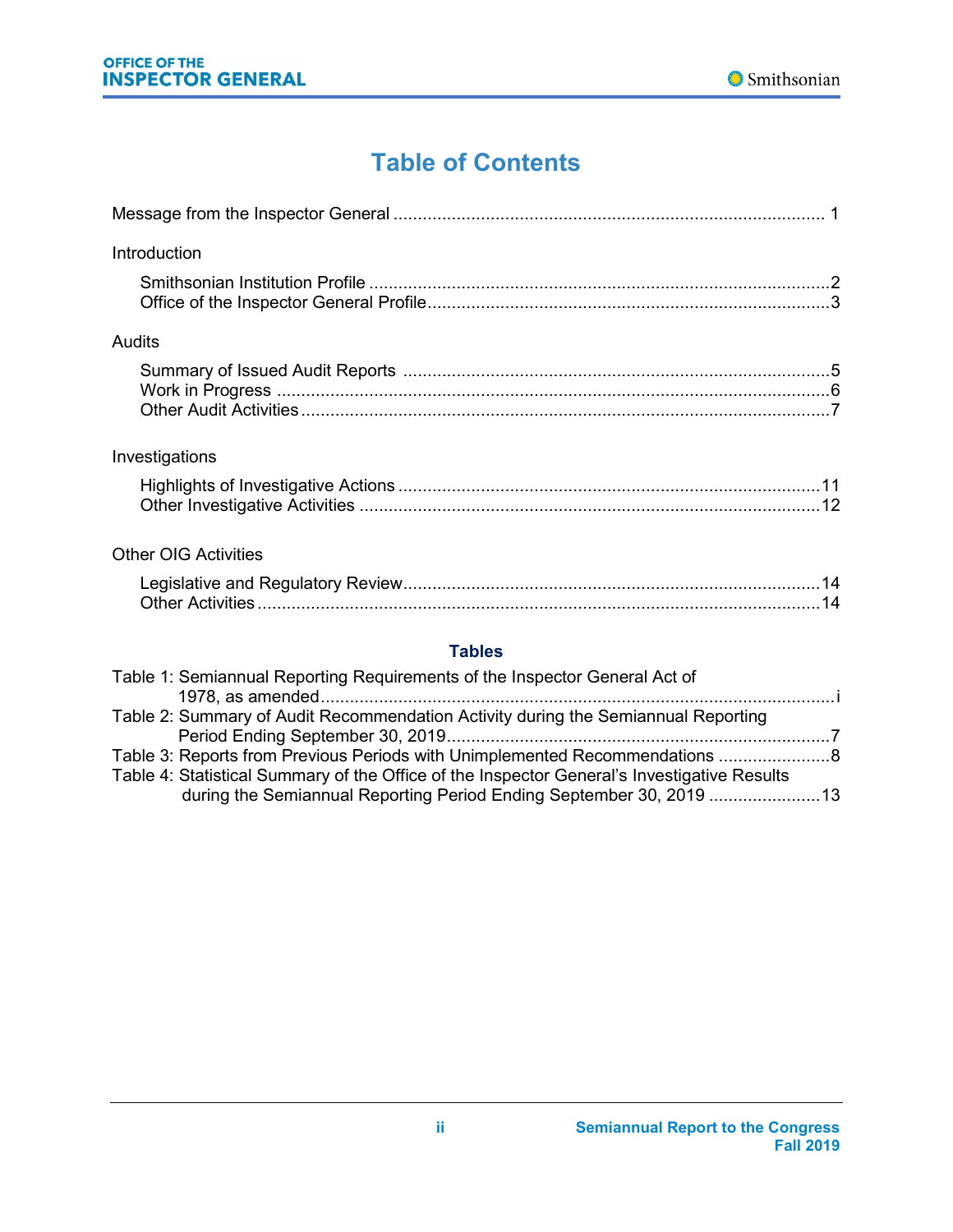

#### **Abbreviations**

| <b>CIGIE</b>          | Council of the Inspectors General on Integrity and Efficiency |
|-----------------------|---------------------------------------------------------------|
| <b>CIO</b>            | <b>Chief Information Officer</b>                              |
| <b>COTR</b>           | <b>Contracting Officer's Technical Representative</b>         |
| <b>ISC</b>            | <b>Interagency Security Committee</b>                         |
| <b>KPMG</b>           | <b>KPMG LLP</b>                                               |
| <b>OCIO</b>           | Office of the Chief Information Officer                       |
| <b>OIG</b>            | Office of the Inspector General                               |
| <b>OPM</b>            | <b>Office of Personnel Management</b>                         |
| <b>OPS</b>            | Office of Protection Services                                 |
| <b>PIA</b>            | <b>Privacy Impact Assessment</b>                              |
| PIL                   | Personally Identifiable Information                           |
| PL                    | <b>Public Law</b>                                             |
| Smithsonian           | Smithsonian Institution                                       |
| <b>USC</b>            | United States Code                                            |
| <b>Williams Adley</b> | Williams, Adley & Company–DC, LLP                             |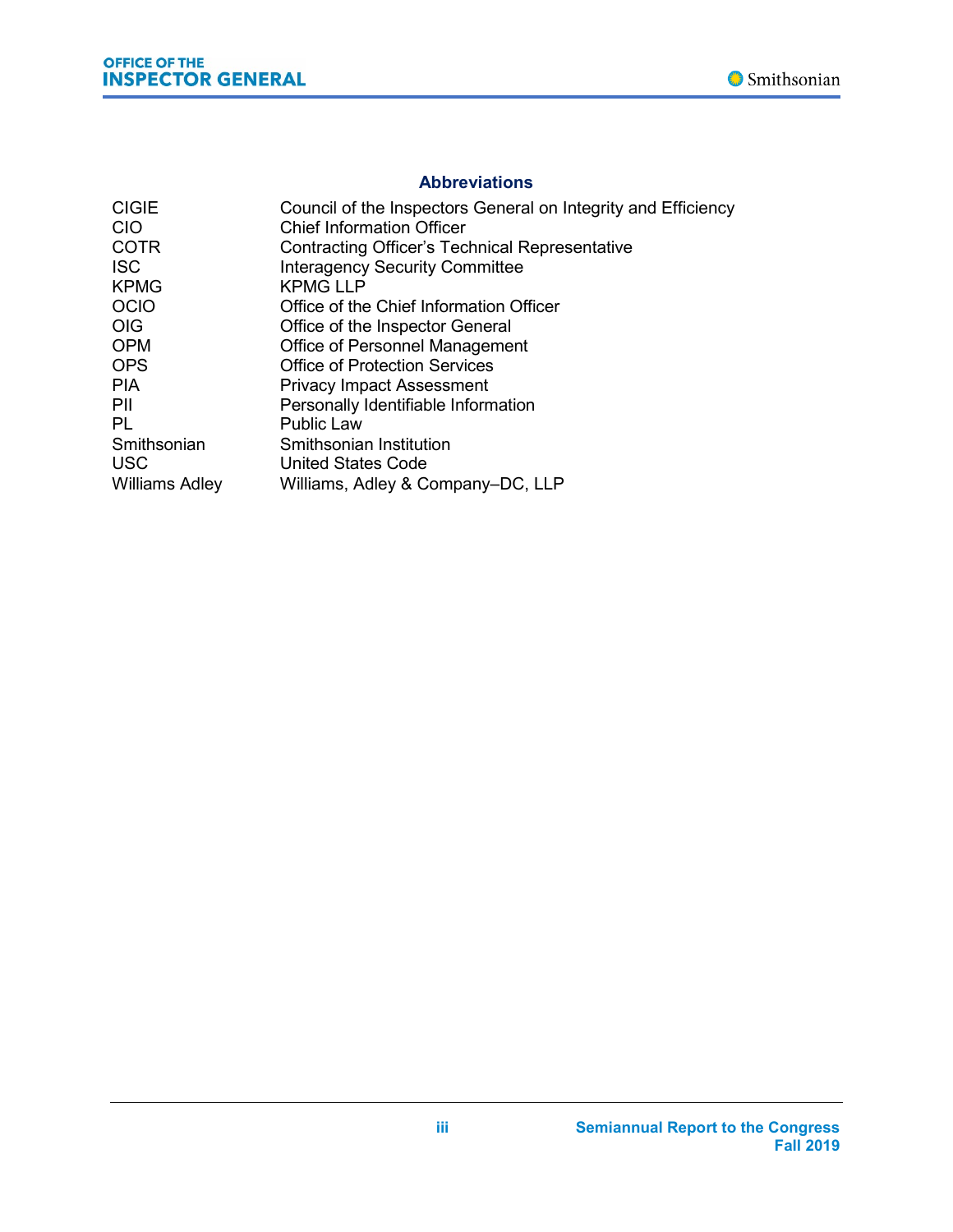# **Message from the Inspector General**

On behalf of the Office of the Inspector General (OIG), I am pleased to submit this semiannual report to the Congress. This report highlights the accomplishments achieved through our audit and investigative activities for the six-month period ending September 30, 2019.

Our office issued four audit reports, including one with nine recommendations to improve Smithsonian Institution's (Smithsonian) information security program. OIG reported that the Smithsonian made progress in improving its information security program, for example, by updating its incident response and disaster recovery policies and implementing a security information and event management tool. However, additional work is needed for the information security program to reach the level defined by the Department of Homeland Security as fully effective. In addition, our office conducted work on six ongoing audits and closed nine recommendations. At the end of the reporting period, 21 recommendations remained open. More details on our ongoing and completed audit work can be found in the Audits section of this report.

Our investigative activities continued to focus on and hold accountable those individuals whose actions harm the Smithsonian's programs and operations. During the reporting period, OIG received 73 new complaints, closed 46 complaints, converted 11 complaints to investigations, and completed 4 investigations. OIG substantiated allegations in two investigations. As a result, the Smithsonian reprimanded two senior employees, terminated a third employee's employment, and demoted a fourth employee. More details on these cases can be found in the Investigations section of this report.

In the months ahead, our office will continue to conduct audits and investigations that help the Smithsonian Board of Regents and management meet their stewardship and fiduciary responsibilities, support congressional oversight, and provide information to the public.

Cathy 2 Helm

Cathy L. Helm Inspector General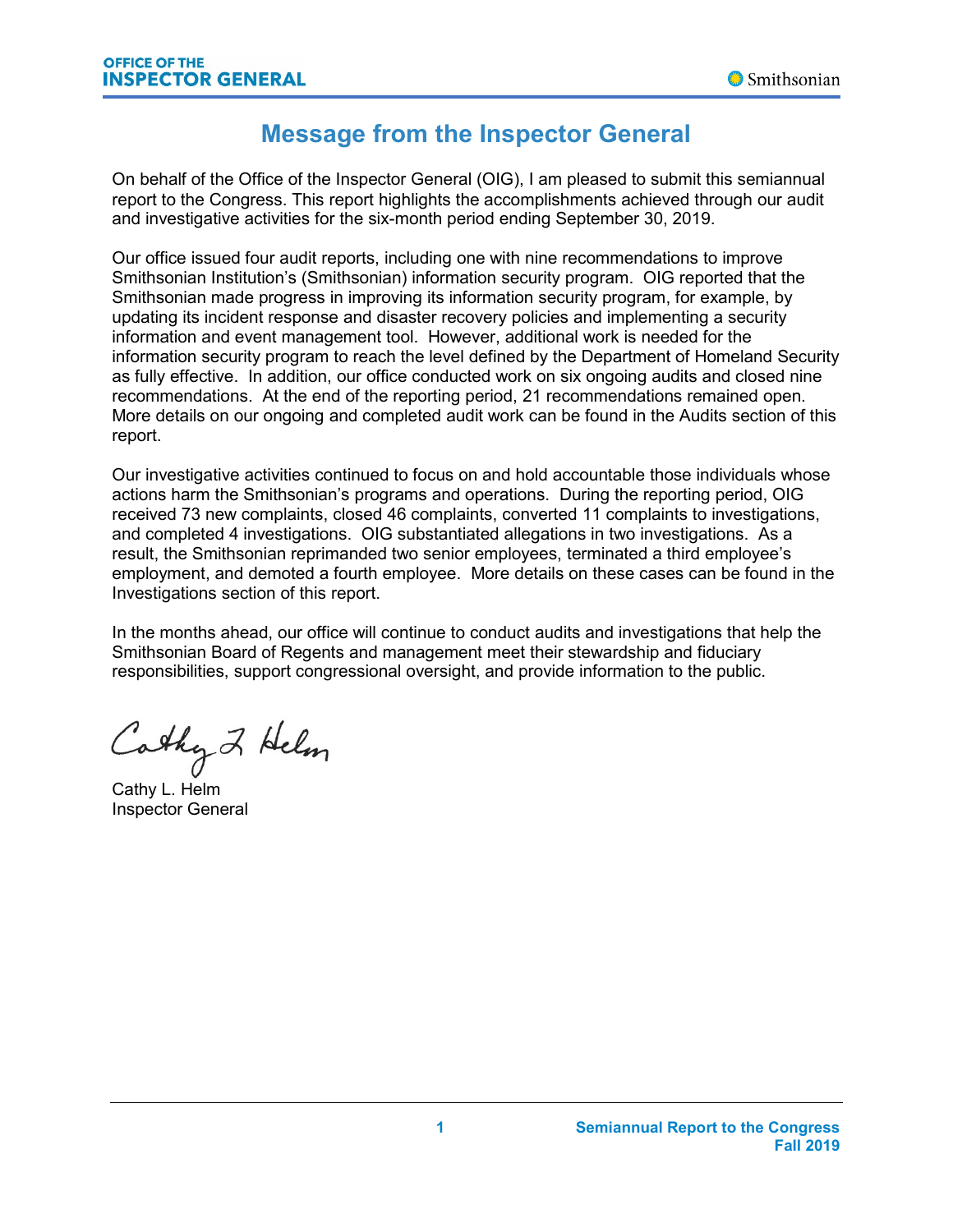# **Smithsonian Institution Profile**

In 1846, the Congress created the Smithsonian as a trust instrumentality of the United States to carry out the provisions of the will of James Smithson, an English scientist who left his estate to the United States to found "an establishment for the increase and diffusion of knowledge."<sup>1</sup>

Today, the Smithsonian consists of 19 museums, the National Zoological Park, 9 research centers, and other facilities around the world. The majority of Smithsonian locations are in Washington, D.C., but the Smithsonian also has facilities in 10 states (Arizona, California, Florida, Hawaii, Maryland, Massachusetts, New Jersey, New York, Pennsylvania, and Virginia), Belize, and Panama.

In fiscal year 2018, there were more than 28.8 million visits to the Smithsonian museums and the zoo. In addition, Smithsonian's public websites logged more than 160 million visits, an increase from the previous year of almost 10 million. The Smithsonian employs more than 6,700 staff (including about 3,900 federal employees) and has approximately 7,300 on-site volunteers, 762 fellows, and numerous interns and contractors at its various locations.

The Smithsonian is the steward of an extensive collection. The total number of objects and specimens in the Smithsonian's collections is estimated at 155 million, of which 146 million are scientific specimens at the National Museum of Natural History. The collections form the basis of world-renowned research, exhibitions, and public programs in the arts, culture, history, and the sciences. Only a small portion of the Smithsonian's collections is on display in the museums at any given time. The Smithsonian's Affiliations program has 208 members and brings its collections, scholarship, and exhibitions to most states, Puerto Rico, and Panama.

#### **National Museum of the American Indian's Water Feature**



Photo: Katherine Fogden, Smithsonian.

A substantial portion of the Smithsonian's operations is funded by annual federal appropriations. Federal appropriations also are received for the construction or repair and restoration of its facilities. In addition to federal appropriations, the Smithsonian receives private gifts and revenue from grants and contracts, and also earns income from investments and its various business activities. Business activities include Smithsonian magazines and books, catalogs, licensing, the Smithsonian TV channel, and theaters, shops, and food services located in its museums.

 $1$  A trust instrumentality is a government agency or corporation that acts independently in carrying out work for the public good.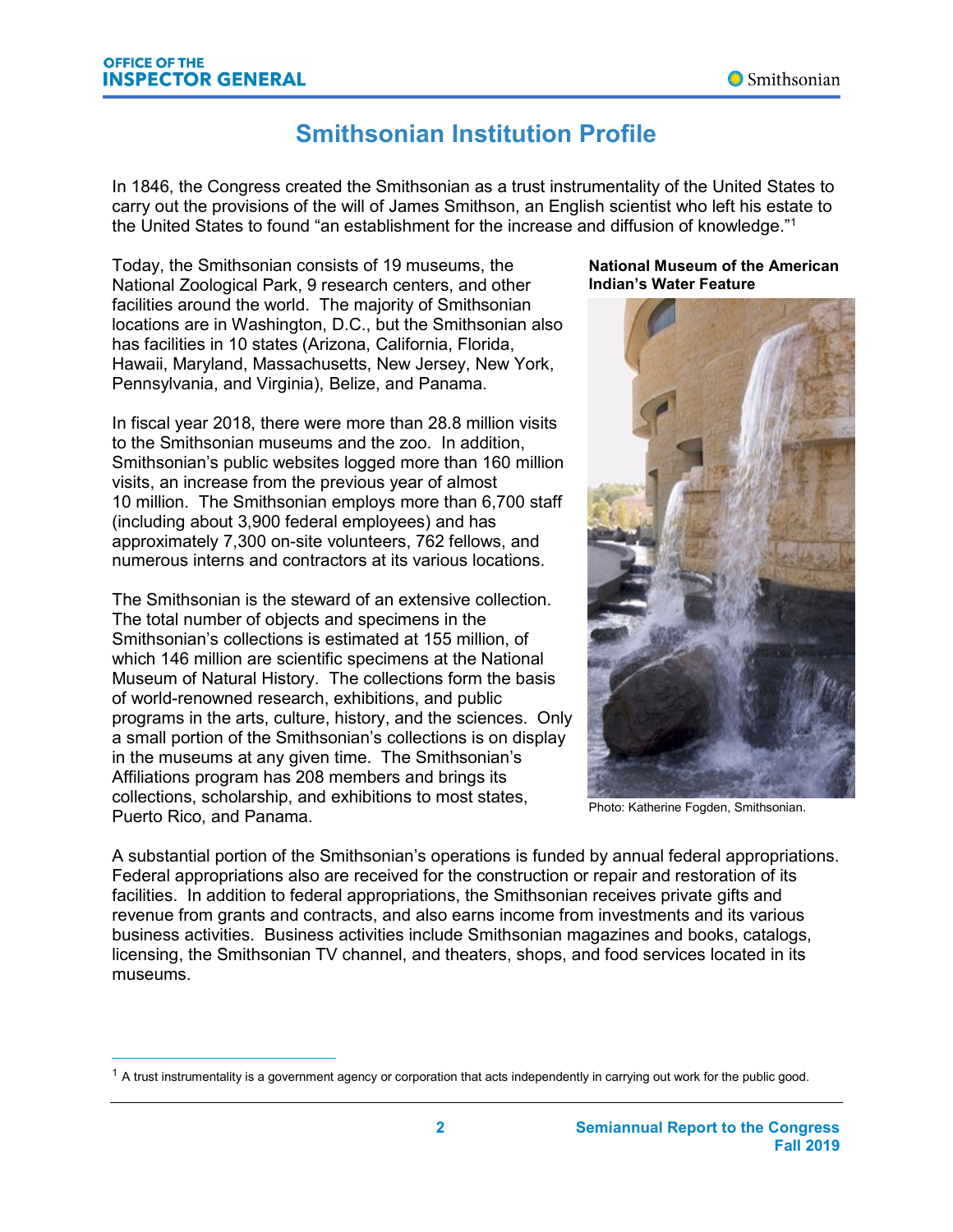# **Office of the Inspector General Profile**

The Office of the Inspector General (OIG) is headed by the Inspector General, who is appointed by, reports to, and is under the general supervision of the Board of Regents. OIG is located in Washington, D.C. As of October 2019, OIG comprised 17 staff: the Inspector General, the Assistant Inspector General for Audits, the Assistant Inspector General for Investigations, Assistant Inspector General for Operations, Counsel to the Inspector General, 8 auditors, 3 investigators, and a mission support specialist.

The OIG's organizational structure is described below.

# **Audits**

The Office of Audits conducts audits of the Smithsonian's existing and proposed programs and operations to help improve their efficiency and effectiveness. The office develops a risk-based annual audit plan to guide its work. The Office of Audits also actively monitors the external audits of the Smithsonian's financial statements.

# Inspector **General** Office of Audits State of Investigations Office of **Operations** Counsel

# **Counsel**

The Counsel to the Inspector General provides independent legal advice to the Inspector General and OIG staff.

## **Investigations**

The Office of Investigations pursues allegations of waste, fraud, abuse, and gross mismanagement; misconduct by employees, contractors, or others who affect the Smithsonian; and criminal violations of law that have an impact on the Smithsonian's programs and operations. It refers matters to federal, state, and local prosecutors for action whenever the Inspector General has reasonable grounds to believe there has been a violation of criminal law. The Office of Investigations also presents any administrative misconduct to management for possible disciplinary action.

## **Operations**

The Office of Operations provides technical and administrative support. It is responsible for OIG administrative matters, such as budgeting, procurement, human resources, information technology, and measuring organizational performance.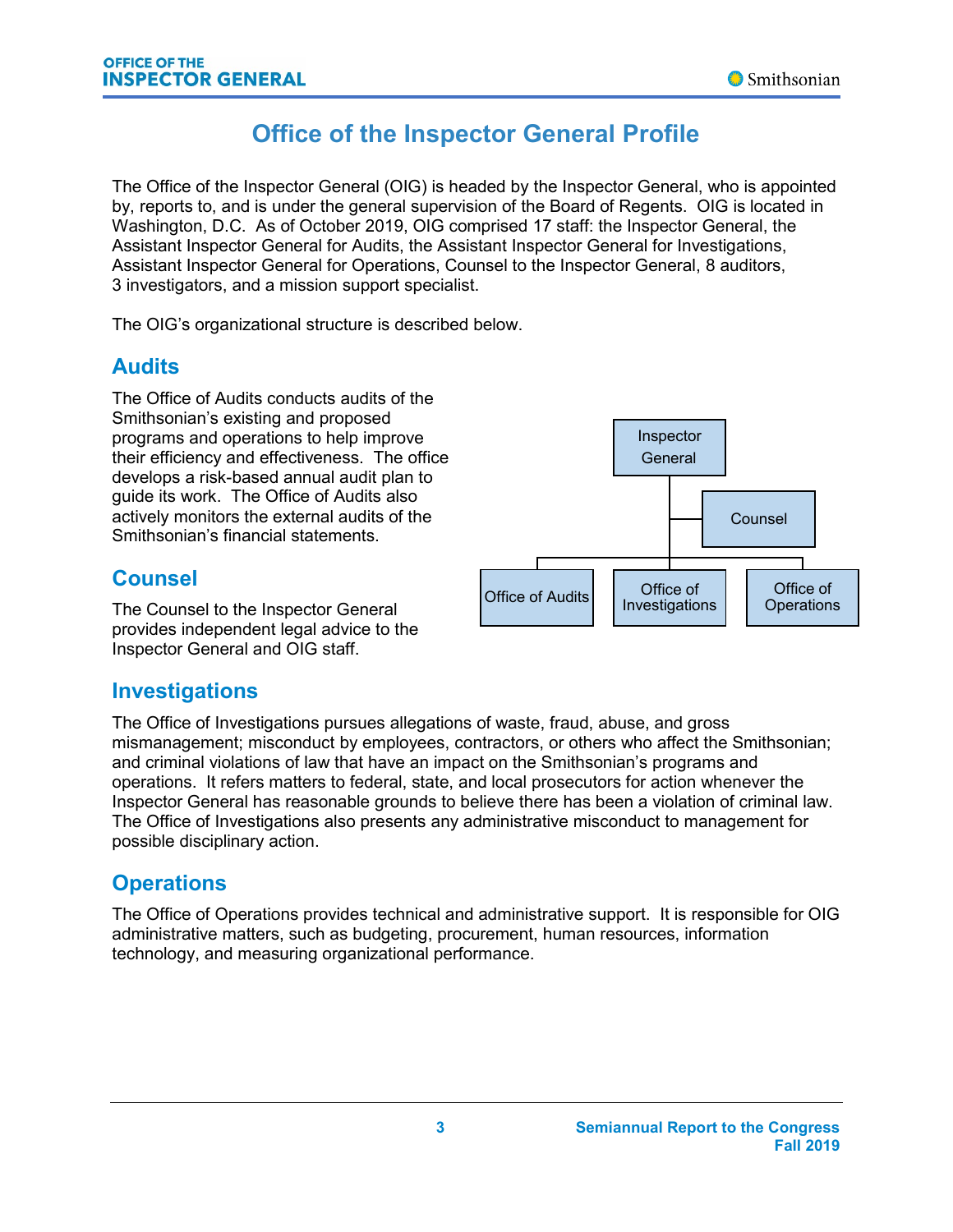OIG's vision, mission, authority, and core values are described below.<sup>2</sup>

### **Vision**

OIG's vision is to provide the highest quality oversight through timely action, independent and objective reporting, and an overall commitment to excellence.

## **Mission**

OIG's mission is to promote the efficiency, effectiveness, and integrity of the Smithsonian's programs and operations through independent and objective audits and investigations and to keep stakeholders fully and currently informed.

## **Authority**

The Inspector General Act of 1978, as amended in 1988 (P.L. 100-504), established the Smithsonian's OIG. The Act requires Smithsonian OIG to perform the following functions:

- Conduct audits and investigations relating to the Smithsonian's programs and operations.
- Promote economy, efficiency, and effectiveness within the Smithsonian.
- Review and make recommendations regarding existing and proposed programs and operations.
- Prevent and detect waste, fraud, and abuse in the Smithsonian's programs and operations.
- Report expeditiously to the Attorney General whenever the Inspector General has reasonable grounds to believe there has been a violation of criminal law.
- Keep the Board of Regents and the Congress fully and currently informed of serious problems in Smithsonian's programs and operations.

### **Core Values**

Consistent with its mission and responsibilities, OIG's efforts are guided by four core values accountability, excellence, integrity, and teamwork. These core values reflect the most important qualities needed for success and are reflected in all of the work done by OIG.

**Accountability.** A commitment to promoting accountability in the Smithsonian and taking personal accountability for actions and decisions within OIG.

**Excellence.** A commitment to providing timely, relevant, and high-quality products and services.

**Integrity.** A commitment to operating under the highest ethical principles by conducting our work in an honest, objective, and independent manner.

**Teamwork.** A commitment to working together to collectively achieve OIG's mission through respectful and professional interactions among ourselves and others.

 <sup>2</sup> The OIG vision, mission, goal and objectives, and core values are part of the OIG Strategic Plan for Fiscal Years 2019–2023, available from the OIG website at [https://www.si.edu/oig.](https://www.si.edu/oig)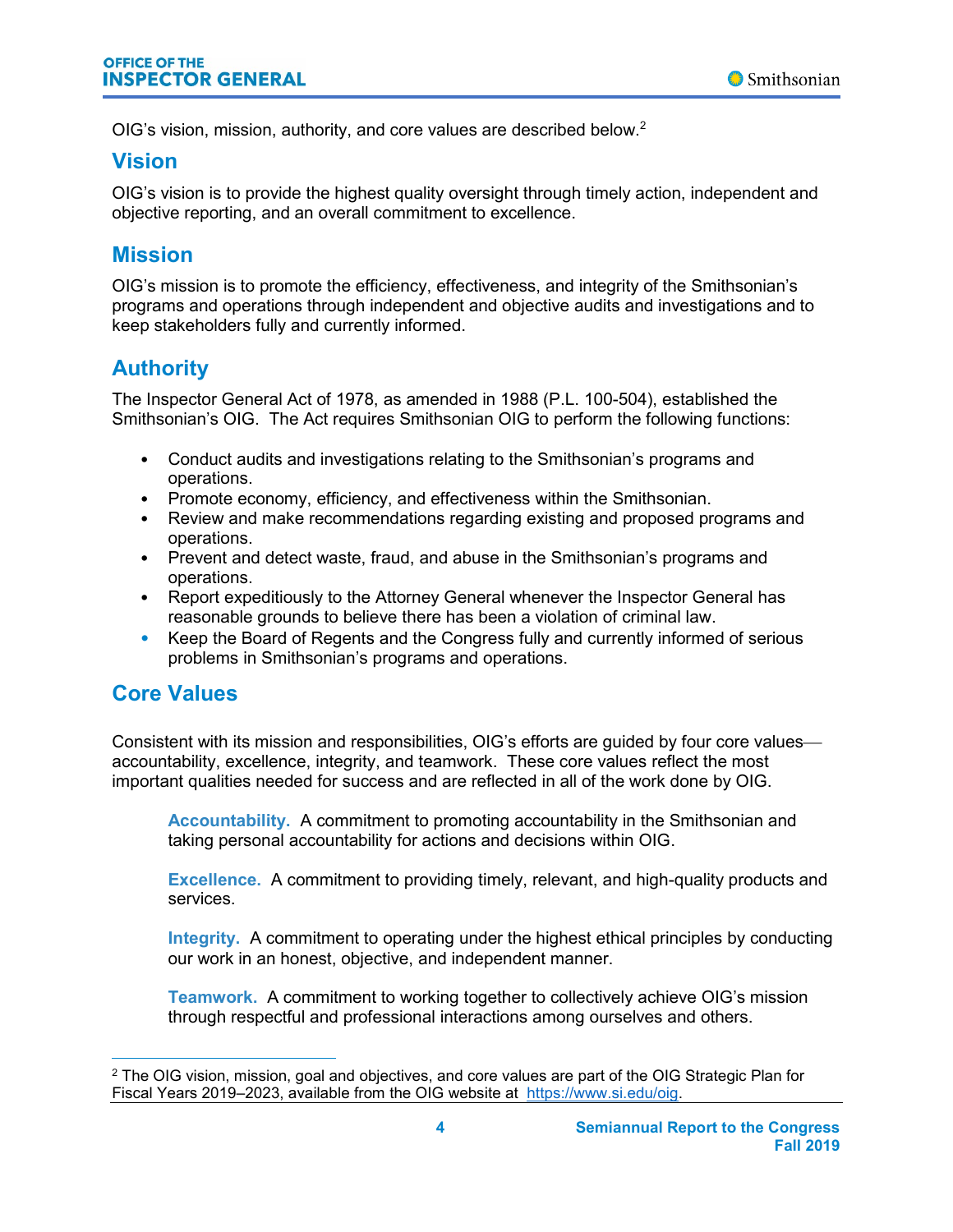# **Audits**

Audit work focuses on improving the efficiency and effectiveness of the Smithsonian's programs and operations. During this semiannual period, OIG issued four reports, conducted work on six ongoing audits, and closed nine recommendations.

# **Summary of Issued Audit Reports**

Below are summaries of the four audit reports that OIG issued during this reporting period.

[Audit of Federal Awards Performed in Accordance with Title 2 U.S. Code of Federal](https://www.si.edu/Content/OIG/Audits/2019/OIG-A-19-05.pdf)  [Regulations Part 200 Uniform Administrative Requirements, Cost Principles, and Audit](https://www.si.edu/Content/OIG/Audits/2019/OIG-A-19-05.pdf)  [Requirements for Federal Awards \(OIG-A-19-05, May 9, 2019\)](https://www.si.edu/Content/OIG/Audits/2019/OIG-A-19-05.pdf)

OIG issued KPMG LLP's (KPMG) report on the audit of federal awards performed in accordance with *Title 2 U.S. Code of Federal Regulations Part 200 Uniform Administrative Requirements, Cost Principles, and Audit Requirements for Federal Awards*. KPMG expressed two unmodified opinions in this report. First, KPMG opined that the Smithsonian complied, in all material respects, with the compliance requirements of the Smithsonian's two major federal programs⎯the research and development cluster and the United States Postal Service. Second, KPMG opined that the Smithsonian's expenditures of federal awards were fairly stated in all material respects in relation to the financial statements as a whole.

Information Security: The Smithsonian Needs [to Enhance Protection of Sensitive](https://www.si.edu/Content/OIG/Audits/2019/OIG-A-19-06.pdf)  [Information \(OIG-A-19-06, July 2, 2019\)](https://www.si.edu/Content/OIG/Audits/2019/OIG-A-19-06.pdf)

OIG issued a report that assessed the Smithsonian's capabilities to prevent, detect, and respond to information security incidents. In response to an OIG recommendation from a prior audit, the Office of the Chief Information Officer (OCIO) was already developing a plan to address similar weaknesses, and OCIO was incorporating the results of this audit in that plan. As a result, OIG did not make a recommendation in this report.

[Fiscal Year 2018 Independent Evaluation of the Smithsoni](https://www.si.edu/Content/OIG/Audits/2019/OIG-A-19-07.pdf)an Institution's Information [Security Program \(OIG-A-19-07, September 23, 2019\)](https://www.si.edu/Content/OIG/Audits/2019/OIG-A-19-07.pdf)

For fiscal year 2018, Williams, Adley & Company–DC, LLP (Williams Adley) found that the Smithsonian made progress in maturing its information security program. Significant improvements included updating key policies like incident response and disaster recovery, implementing a security information and event management tool, conducting phishing training for staff, and standardizing the information collected for hardware and software. Overall, both the Identify function and Recover function progressed from *Level 1: Ad-Hoc* in fiscal year 2017 to *Level 2: Defined* in fiscal year 2018. The remaining three functions—Protect, Detect, and Respond—continued to operate at *Level 2: Defined*. The improvements led Williams Adley to assess the overall program maturity as *Level 2: Defined* for fiscal year 2018. However, the Smithsonian did not reach maturity *Level 4: Managed and Measured*, the level defined by the Department of Homeland Security as fully effective.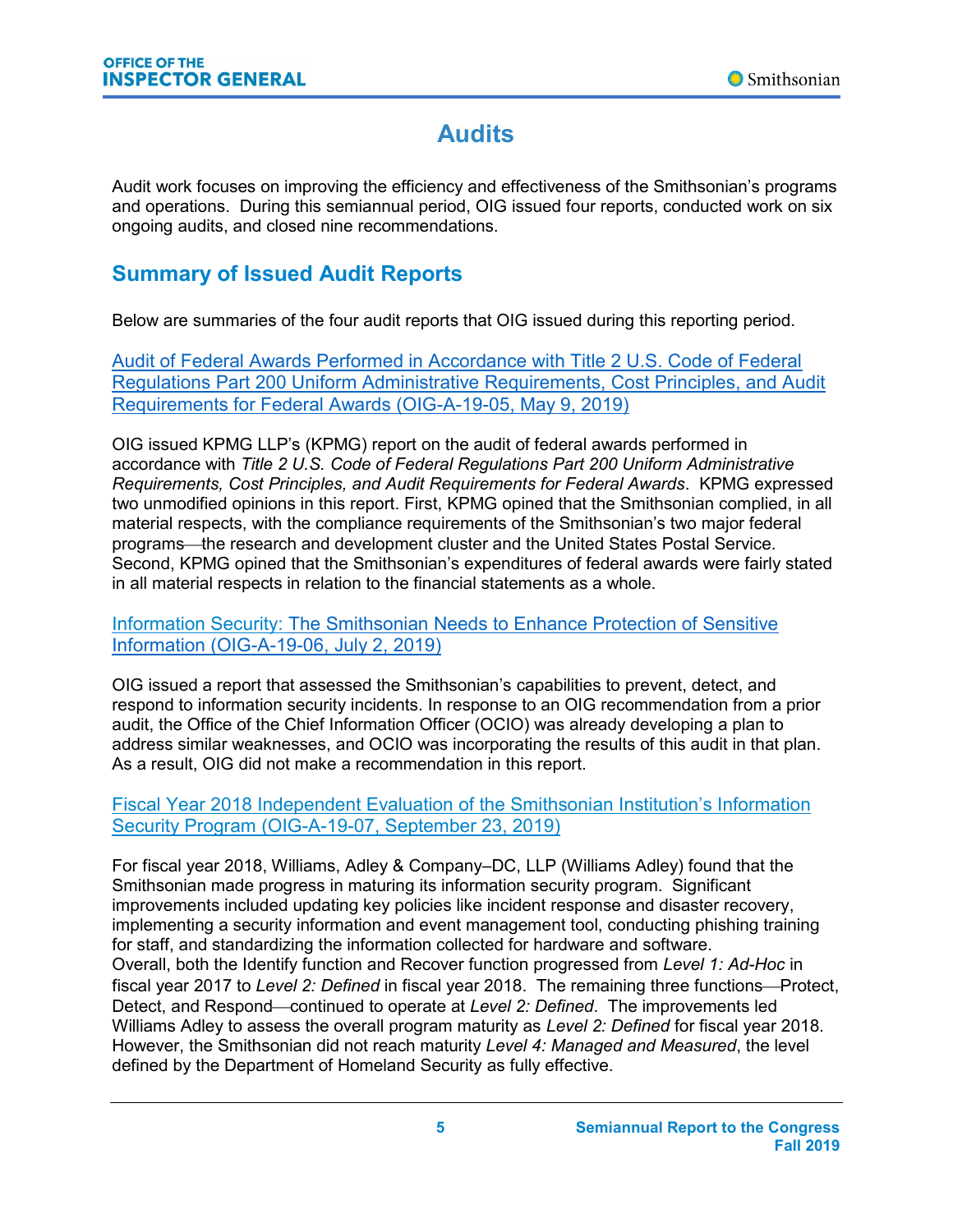Williams Adley found that the Smithsonian's information security program was hampered because many of the information systems had not yet been reauthorized for use through a revised security review process. Until that process is complete, it will be difficult for the Smithsonian to monitor how well its IT security program manages security risks. Williams Adley also found that five of the seven systems tested had not undergone a privacy impact analysis to assess the sensitive information stored in the system.

In addition, Williams Adley found that OCIO continued to address existing issues that impacted the maturity of the information security program. As of the end of fiscal year 2018, OCIO was in phase three of a four-phase plan to implement its information security continuous monitoring strategy. OCIO was also working to define an information security architecture to align the information security program with the Smithsonian's business needs. OCIO was targeting July 2019 to define the architecture; therefore, it was not in place before the end of fiscal year 2018.

Williams Adley made nine recommendations to enhance information security at the Smithsonian. Management concurred with all nine recommendations.

#### Travel Expenses of the Board of Regents for [Fiscal Years 2017 and 2018](https://www.si.edu/Content/OIG/Audits/2019/OIG-A-19-08.pdf)  [\(OIG-A-19-08, September 30, 2019\)](https://www.si.edu/Content/OIG/Audits/2019/OIG-A-19-08.pdf)

According to 20 U.S.C. Section 44, the Executive Committee of the Board of Regents is required to audit the Regents' travel expenses. Since 2007, at the request of the Executive Committee, OIG has conducted annual audits of the Regents travel expenses.

The Office of the Inspector General found that the Office of the Regents generally complied with applicable policies and procedures for reimbursing Regents \$26,697 for travel expenses in fiscal years 2017 and 2018.

### **Work in Progress**

At the end of the period, OIG had six audits in progress, as described below.

Management of Revenue-Generating Contracts

OIG auditors are assessing to what extent the Smithsonian has effective controls to manage its revenue-generating contracts.

#### Hiring Practices for Trust Employees

OIG auditors are determining to what extent the Office of Human Resources complies with Smithsonian policies and procedures for hiring trust employees.

Inventory Controls for the National Museum of African American History and Culture

OIG auditors are assessing to what extent the National Museum of African American History and Culture has developed and implemented an inventory policy and plan and has an accurate inventory of its collections.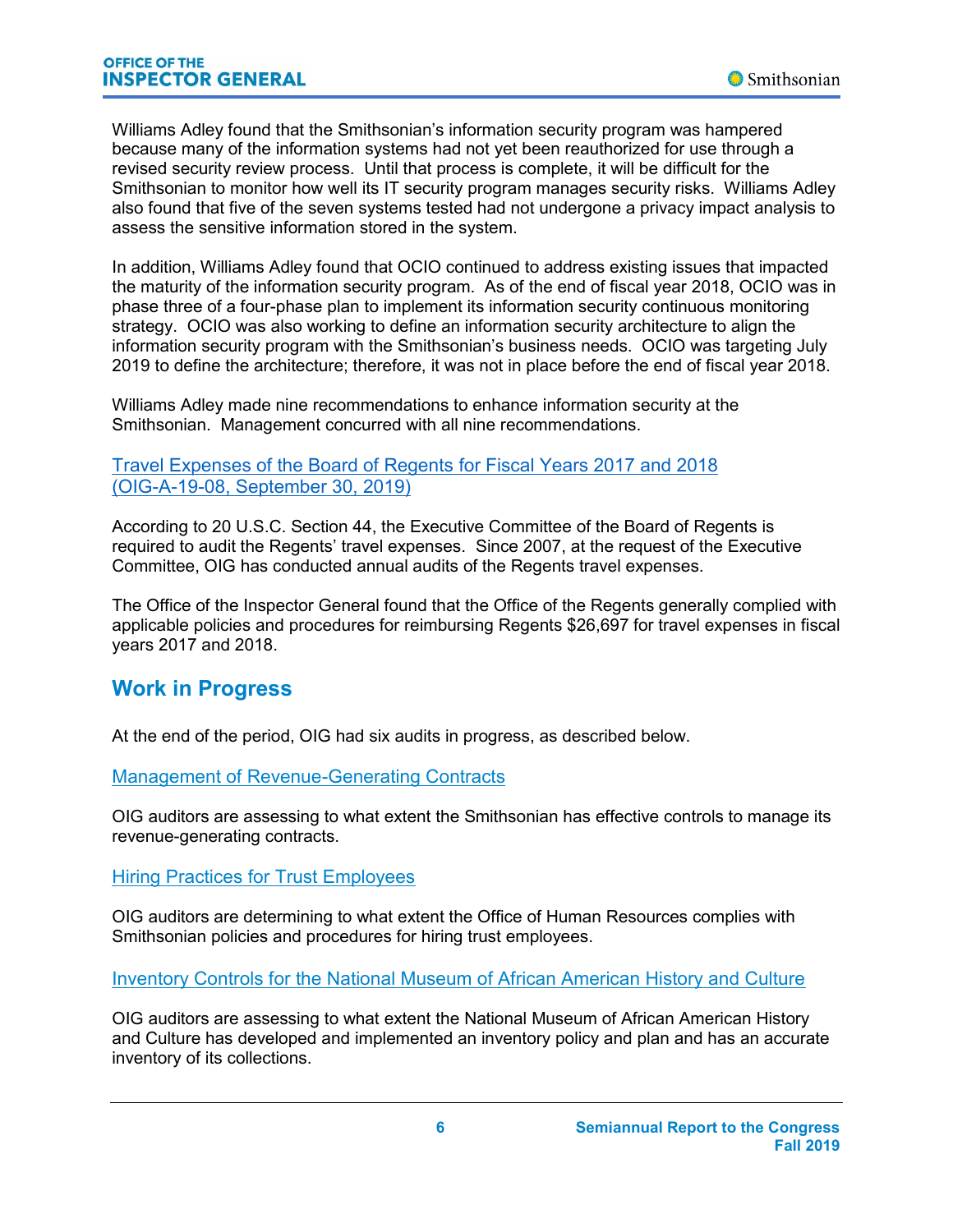#### Financial Statements Audits, Fiscal Year 2019

An OIG auditor is monitoring KPMG in conducting the Smithsonian's annual financial statement audits, which include the Smithsonian-wide financial statements and the compliance audit of federal awards.

#### Governance of Information Technology

OIG auditors are assessing to what extent the Smithsonian has effective and efficient governance structures and processes to consistently manage information technology across the organization.

Evaluation of the Smithsonian's Information Security Program, Fiscal Year 2019

An OIG auditor is monitoring Williams Adley in conducting an audit evaluating the Smithsonian's information security program for fiscal year 2019.

## **Other Audit Activities**

#### Status of Recommendations

Smithsonian management made significant progress in implementing the recommendations from audit reports that we issued in prior semiannual reporting periods. As a result, we closed nine recommendations during the past 6 months. Table 2 provides summary statistics for OIG recommendations during this semiannual reporting period, as of September 30, 2019.

**Table 2: Summary of Audit Recommendation Activity during the Semiannual Reporting Period Ending September 30, 2019**

| <b>Status of Recommendations</b>    | <b>Number of Recommendations</b> |
|-------------------------------------|----------------------------------|
| Open at the beginning of the period |                                  |
| Issued during the period            |                                  |
| Subtotal                            | 30                               |
| Closed during the period            |                                  |
| Open at the end of the period       |                                  |

Source: OIG assessment as of September 30, 2019.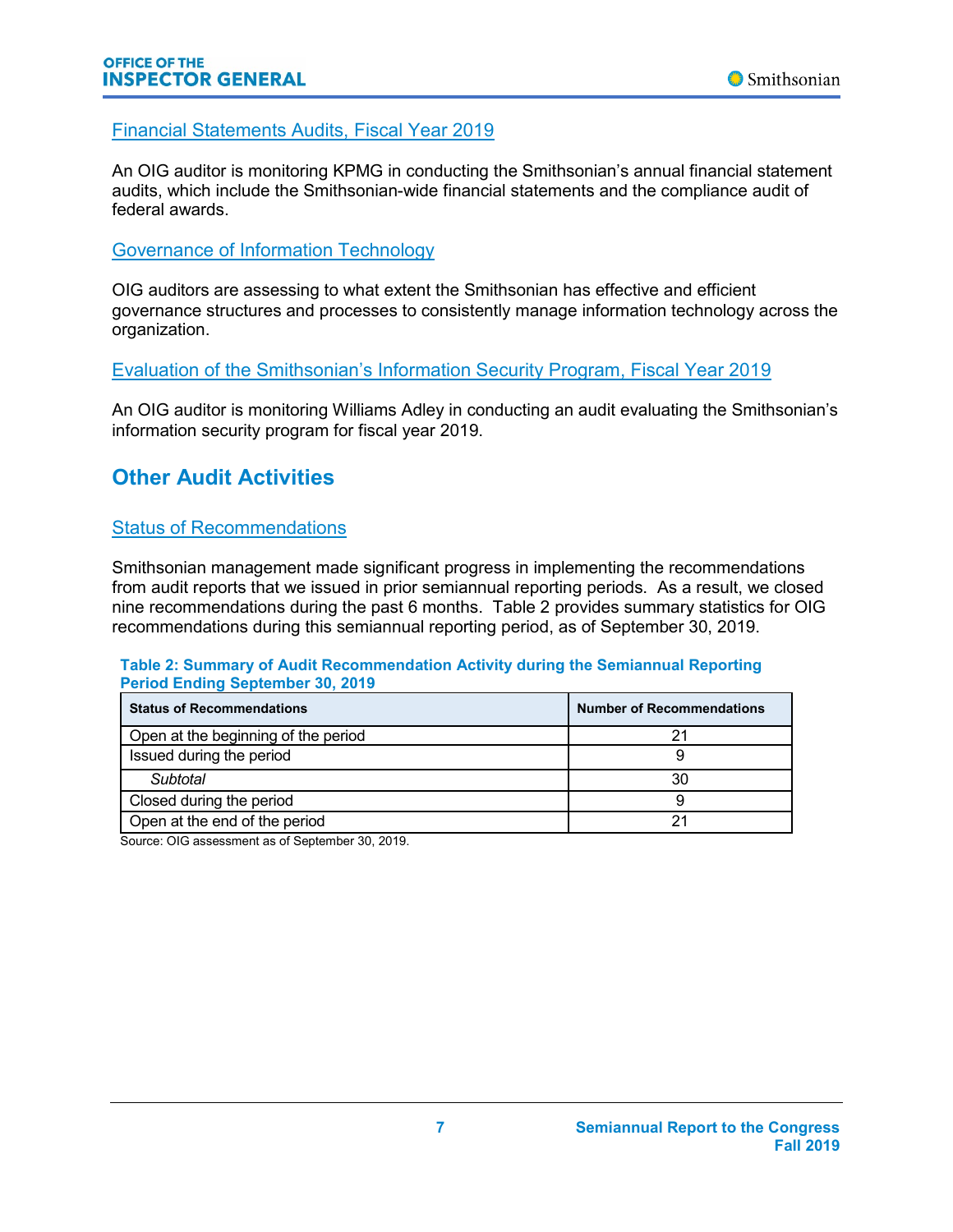Table 3 summarizes the audit reports from previous periods that have unimplemented recommendations and their target completion, as of September 30, 2019. None of these recommendations involve any cost savings.

#### **Table 3: Reports from Previous Periods with Unimplemented Recommendations**

| <b>Report summary</b>                                                                                                                                                                                                                                                                                                                                                                                                                                                                                                                                                                                                                                                                                                                                                                                                                                                                                                                                   | <b>Unimplemented recommendations</b>                                                                                                                                                   |
|---------------------------------------------------------------------------------------------------------------------------------------------------------------------------------------------------------------------------------------------------------------------------------------------------------------------------------------------------------------------------------------------------------------------------------------------------------------------------------------------------------------------------------------------------------------------------------------------------------------------------------------------------------------------------------------------------------------------------------------------------------------------------------------------------------------------------------------------------------------------------------------------------------------------------------------------------------|----------------------------------------------------------------------------------------------------------------------------------------------------------------------------------------|
| Audit of the Smithsonian Institution's Privacy Program<br>(OIG-A-16-04, March 14, 2016).                                                                                                                                                                                                                                                                                                                                                                                                                                                                                                                                                                                                                                                                                                                                                                                                                                                                | The Privacy Officer ensures that a PIA is<br>completed for all systems containing PII.                                                                                                 |
| The Smithsonian has made progress in privacy<br>management since the previous OIG privacy audit in May<br>2009. However, significant work was still needed to<br>institute key privacy processes and controls. For example,<br>key activities that have not been completed include<br>developing an organization-wide privacy strategic plan and<br>documenting a comprehensive list of personally identifiable<br>information (PII) being collected, processed, and stored<br>throughout the Smithsonian. Without a clear understanding<br>of the types of PII being handled, management officials do<br>not have reasonable assurance that they are collecting only<br>the information needed to carry out the Smithsonian's<br>mission and are adequately protecting that information. In<br>addition, the Smithsonian's privacy impact assessment<br>(PIA) process needed improvement. OIG made 11<br>recommendations, and 1 remains unimplemented. | Target completion date: November 30, 2019.                                                                                                                                             |
| Physical Security: The Office of Protection Services Needs<br>to Strengthen Training, Medical and Physical, and<br><b>Equipment Requirements for Armed Security Guards and</b><br>Improve Oversight of Unarmed Contract Guards<br>(OIG-A-18-08, September 18, 2018)                                                                                                                                                                                                                                                                                                                                                                                                                                                                                                                                                                                                                                                                                     | The Director of OPS should assess the<br>costs and benefits of adopting the ISC's<br>best practice to require semi-annual<br>firearms qualifications for all armed security<br>guards. |
| OIG found that the Office of Protection Services (OPS)<br>basic training met or partially met most Interagency<br>Security Committee (ISC) standards. However, the ISC<br>recommends that armed guards qualify on firearms twice a<br>year although OPS requires firearms qualification only once<br>a year.                                                                                                                                                                                                                                                                                                                                                                                                                                                                                                                                                                                                                                            | Target completion date: July 1, 2019.                                                                                                                                                  |
| Furthermore, OIG found that the ISC has more detailed and<br>specific medical and physical standards than OPS in such<br>areas as vision, hearing, cardiovascular system,<br>musculoskeletal system, and general health. The ISC also<br>recommends a medical examination and physician<br>clearance for armed security guards, but OPS did not have<br>independent verification by a physician that its minimum<br>medical and physical requirements had been met. OPS is<br>working to establish improved medical and physical<br>standards, but it has not established a target completion<br>date or interim milestones for implementation of these new<br>medical and physical standards.<br>In addition to its armed security guard force, OPS uses<br>unarmed contract guards. The Contracting Officer's                                                                                                                                         |                                                                                                                                                                                        |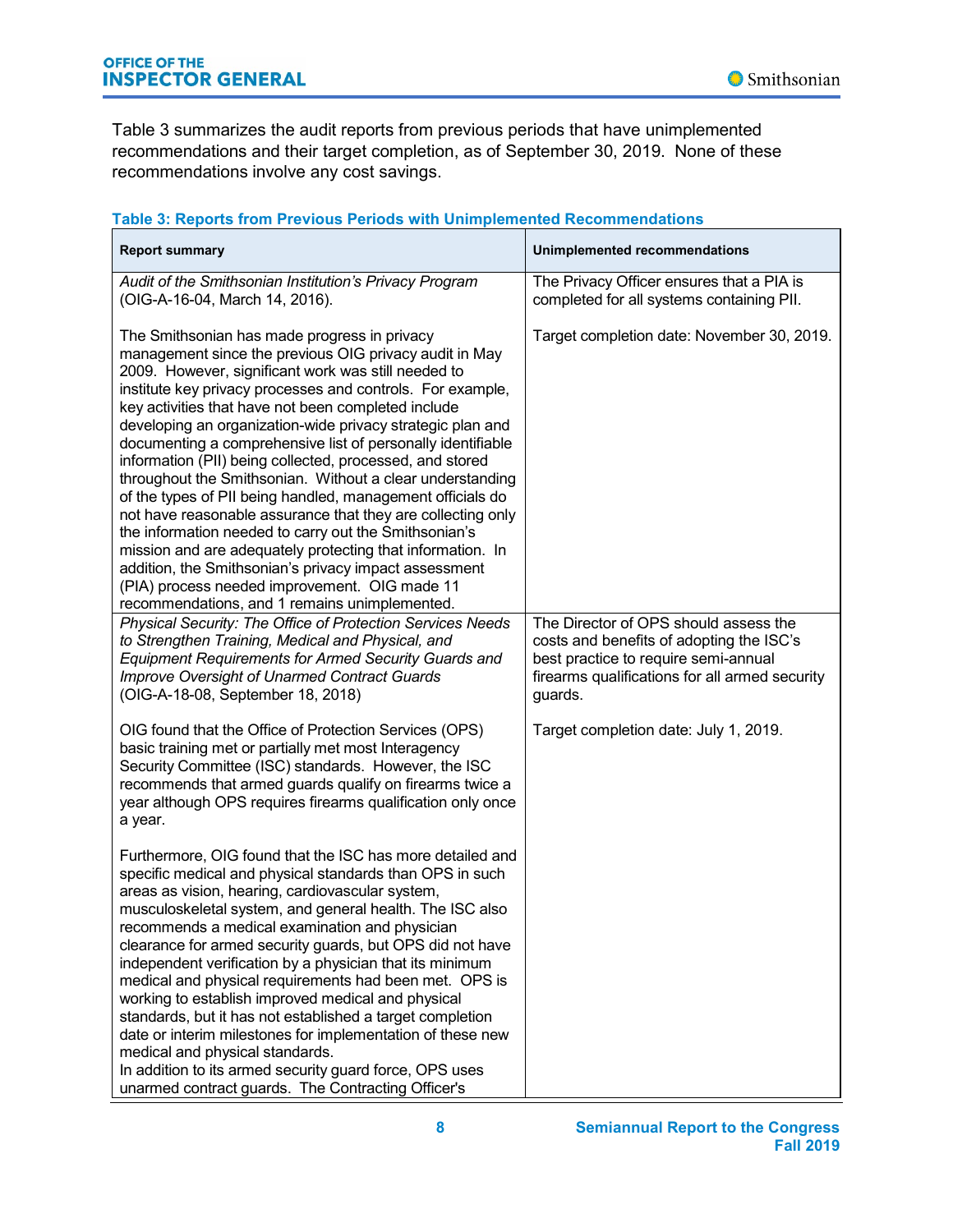

| <b>Report summary</b>                                                                                                                                                                                                                                                                                                                                                                                                                                                                                                                                                                             | Unimplemented recommendations                                                                                                                                                                                                                                                                                                                                                                                                                                                                       |
|---------------------------------------------------------------------------------------------------------------------------------------------------------------------------------------------------------------------------------------------------------------------------------------------------------------------------------------------------------------------------------------------------------------------------------------------------------------------------------------------------------------------------------------------------------------------------------------------------|-----------------------------------------------------------------------------------------------------------------------------------------------------------------------------------------------------------------------------------------------------------------------------------------------------------------------------------------------------------------------------------------------------------------------------------------------------------------------------------------------------|
| Technical Representative (COTR), an OPS employee, is<br>responsible for ensuring that the contract requirements for<br>licensing and training of unarmed contract security guards<br>are met. OIG found that the COTR did not verify whether<br>the contract security guards met licensing and training<br>requirements. The COTR instead relied on the contractor<br>to ensure that the contract security guards met the<br>requirements.                                                                                                                                                        |                                                                                                                                                                                                                                                                                                                                                                                                                                                                                                     |
| OIG made seven recommendations, and one remains<br>unimplemented.                                                                                                                                                                                                                                                                                                                                                                                                                                                                                                                                 |                                                                                                                                                                                                                                                                                                                                                                                                                                                                                                     |
| Personnel Security: Actions Needed to Strengthen the<br>Background Investigation Process (OIG-A-18-09,<br>September 20, 2018)                                                                                                                                                                                                                                                                                                                                                                                                                                                                     | The Director of Human Resources should<br>develop and implement policies and<br>procedures to do the following: (1) Designate<br>and document position risk and sensitivity for                                                                                                                                                                                                                                                                                                                     |
| The offices of human resources use a position designation<br>process to determine the required level of background<br>investigation (low, moderate, or high). However, OIG found<br>that the Smithsonian has no assurance that most of its<br>employees hired in 2015 received the required level of<br>background investigation. Due to incorrect designations<br>and missing documentation, OIG could determine that only                                                                                                                                                                       | all human resources offices. (2) Include a<br>requirement that Trust positions receive a<br>sensitivity designation. (3) Monitor<br>compliance of position risk and sensitivity<br>designations conducted by all human<br>resources offices.                                                                                                                                                                                                                                                        |
| 35 percent of the sampled employees had received the<br>required level of post-employment background<br>investigation.                                                                                                                                                                                                                                                                                                                                                                                                                                                                            | The Director of the OPS should do the<br>following: (4) Develop and implement<br>procedures to establish time frames to<br>schedule post-employment background                                                                                                                                                                                                                                                                                                                                      |
| In addition, OIG found that OPS did not always schedule or<br>promptly schedule post-employment background<br>investigations with the U.S. Office of Personnel<br>Management (OPM). For instance, OPS did not schedule<br>post-employment background investigations for 12 percent<br>of sampled employees.                                                                                                                                                                                                                                                                                       | investigations, monitor compliance with the<br>newly established scheduling time frames,<br>provide post-employment background<br>investigations for temporary employees<br>whose appointment extends past 180 days,<br>and review data in the Identity Management<br>System to ensure that it is accurate and                                                                                                                                                                                      |
| OIG also found that the Smithsonian granted computer<br>network access to more than 500 affiliated individuals,<br>without background investigations, contrary to policy<br>requirements. Furthermore, nearly a quarter were granted<br>remote access. In addition, in accordance with its policy,<br>the Smithsonian did not conduct background investigations<br>on locally hired Panamanian employees at the Smithsonian<br>Tropical Research Institute.                                                                                                                                       | complete. (5) Conduct the required level of<br>background investigations for the sampled<br>employees who did not have a post-<br>employment background investigation<br>scheduled. (6) Conduct the required level of<br>background investigations for those<br>employees without a record of one.                                                                                                                                                                                                  |
| OIG also estimated that the Smithsonian could realize<br>about \$165,000 annually in savings if the Smithsonian<br>Enterprises human resources office used OPM's<br>Automated Tool to establish the required post-employment<br>background investigation for its retail employees.<br>According to this tool, these employees would require a<br>low-level background investigation in contrast to the<br>moderate level they now receive. In 2016, the difference in<br>cost between the low-level and moderate-level background<br>investigations was \$1,241. This potential annual savings is | The Chief Operating Officer and Under<br>Secretary for Finance and Administration<br>should do the following: (7) Develop and<br>implement a policy to require all employees<br>and affiliated individuals to undergo a<br>background investigation prior to being<br>granted computer system access, and OCIO<br>to independently verify with OPS that an<br>investigation was completed. (8) Identify all<br>employees and affiliated individuals who<br>have computer system access but have not |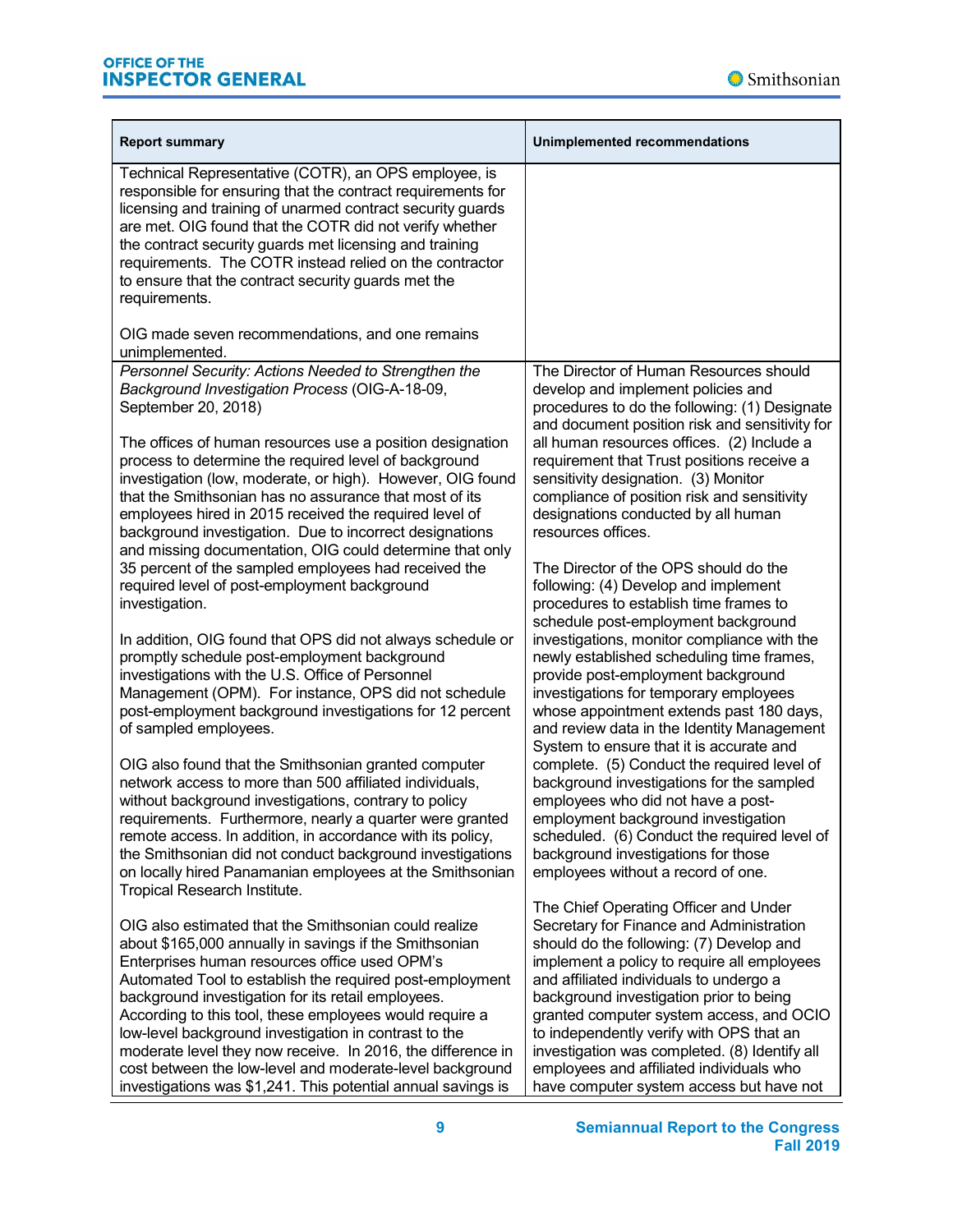

| <b>Report summary</b>                                                                                                                                             | <b>Unimplemented recommendations</b>                                                                                                                                                                                                                                       |
|-------------------------------------------------------------------------------------------------------------------------------------------------------------------|----------------------------------------------------------------------------------------------------------------------------------------------------------------------------------------------------------------------------------------------------------------------------|
| nearly one-third of the total amount the Smithsonian spent<br>on all background investigations in fiscal year 2016.                                               | received background investigations and<br>ensure that they receive background<br>investigations.                                                                                                                                                                           |
| OIG made nine recommendations to improve the<br>background investigation process, and none have been<br>implemented.                                              | The directors of the OPS and the<br>Smithsonian Tropical Research Institute<br>should: (9) Develop and implement<br>background investigation policies and<br>procedures for all of the Smithsonian<br>Tropical Research Institute's locally hired<br>Panamanian employees. |
| Actions Needed to Enhance Protection of Sensitive                                                                                                                 | Target completion date: March 31, 2020.<br>Target completion date: November 30, 2019.                                                                                                                                                                                      |
| Information (OIG-A-19-01, October 10, 2018)                                                                                                                       |                                                                                                                                                                                                                                                                            |
| The Smithsonian OIG conducted this performance audit to<br>test the Smithsonian's capabilities to prevent, detect, and<br>respond to computer security incidents. |                                                                                                                                                                                                                                                                            |
| OIG made two recommendations to improve security<br>incident response at the Smithsonian, and one remains<br>unimplemented.                                       |                                                                                                                                                                                                                                                                            |

Source: OIG assessment as of September 30, 2019.

#### Audit Peer Review

*Government Auditing Standards* require audit organizations to (1) establish and maintain a system of quality control designed to provide the audit organization with reasonable assurance that the organization and its personnel comply with professional standards and applicable legal and regulatory requirements, and (2) undergo external peer reviews by independent reviewers every three years. On September 22, 2017, the Amtrak Office of Inspector General completed the most recent peer review, which is posted on our website. The Smithsonian OIG received the highest peer review rating of "pass."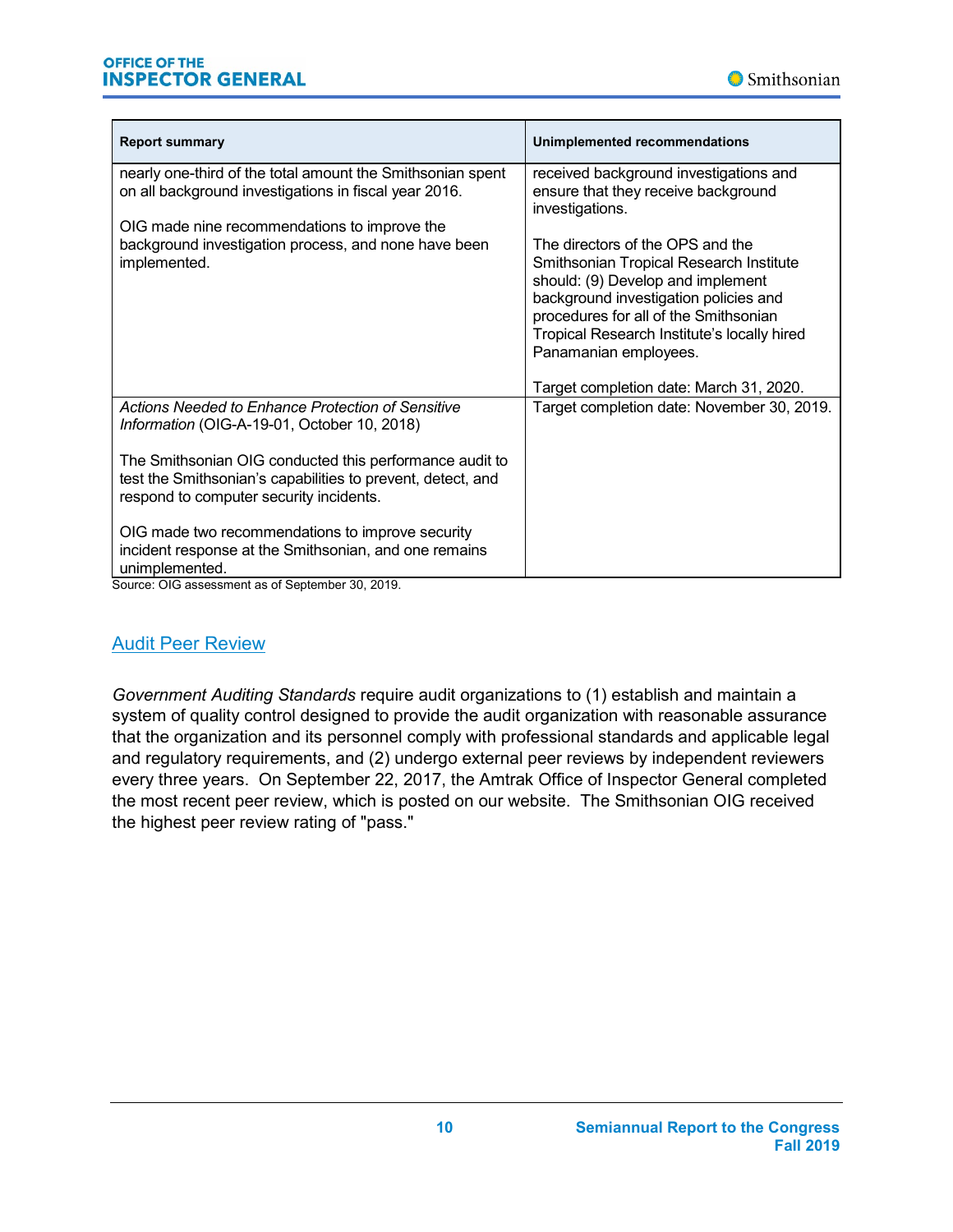# **Investigations**

At the start of the reporting period, OIG had 11 open complaints and 12 ongoing investigations. During the reporting period, OIG received 73 new complaints, closed 46 complaints, converted 11 complaints to investigations, and completed 4 investigations. At the end of the reporting period, there were 28 open complaints and 19 ongoing investigations.

# **Highlights of Investigative Actions**

#### Misuse of Government-Owned Vehicle by Smithsonian Employee

OIG determined that a Smithsonian employee used a government-owned vehicle to commute to and from work and during hours that well exceeded the regular commute time—in violation of Smithsonian Directive 103, *Smithsonian Institution Standards of Conduct*, and Smithsonian Directive 421, *Motor Vehicle Management*. The employee's supervisor approved the use of the government-owned vehicle to commute between the employee's workplace and another Smithsonian facility, which is near the employee's residence. The supervisor was not aware that Smithsonian policy prohibits the personal use of a government-owned vehicle. The Smithsonian terminated the employee's employment and demoted the supervisor.

#### Violation of Smithsonian Standards of Conduct by Two Senior Employees

OIG determined that two senior Smithsonian employees created the appearance that they were using their Smithsonian positions for personal gain—violating Smithsonian Directive 103, *Smithsonian Institution Standards of Conduct*. One senior employee attempted to purchase damaged Smithsonian merchandise at an extreme discount, contrary to established procedures. Ultimately, however, the senior employee did not follow through with the purchase. The other senior employee, who had access to the use of an official Smithsonian mail account, authorized the use of this mail account to deliver the damaged merchandise to the first employee's personal residence. However, the Smithsonian mail account was never used. Both senior employees received a reprimand. The Smithsonian redistributed copies of the procedures for processing damaged merchandise to Smithsonian staff.

#### Alleged Retaliation by Two Senior Employees

A Smithsonian employee told OIG that Smithsonian management did not take sufficient action after the employee reported alleged violations of the Clean Water Act at a Smithsonian facility. Additionally, the employee stated that two senior employees took retaliatory actions due to the reporting. OIG learned that Smithsonian management took steps to determine whether Clean Water Act violations occurred. Further, OIG did not substantiate the allegations of retaliatory actions.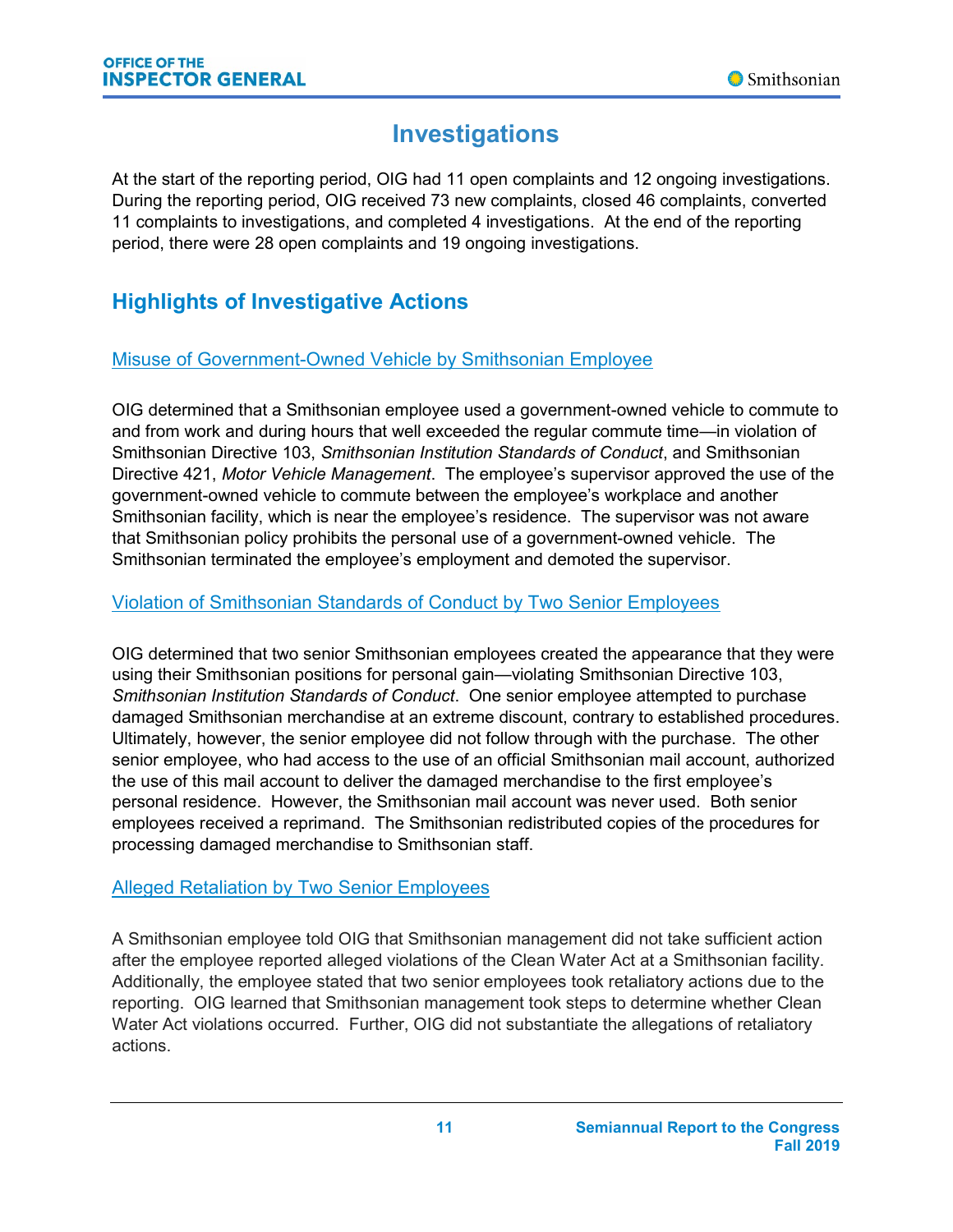## **Other Investigative Activities**

#### Fraud Awareness Program

OIG investigators continued efforts to reach out to Smithsonian staff and provide information on fraud awareness in Smithsonian programs and operations. During this reporting period, OIG investigators made fraud awareness presentations to 323 new employees during their orientation sessions.

#### Investigative Peer Review

The Office of Investigations complies with guidelines established by the U.S. Attorney General. On February 27, 2015, the Government Publishing Office OIG completed a peer review of the Smithsonian OIG investigative program based on the *Quality Assessment Review Guidelines for Investigative Operations of Federal Offices of Inspector General*. The Smithsonian OIG received a peer review rating of "compliant," the highest rating. Our next investigative peer review is scheduled for summer 2020.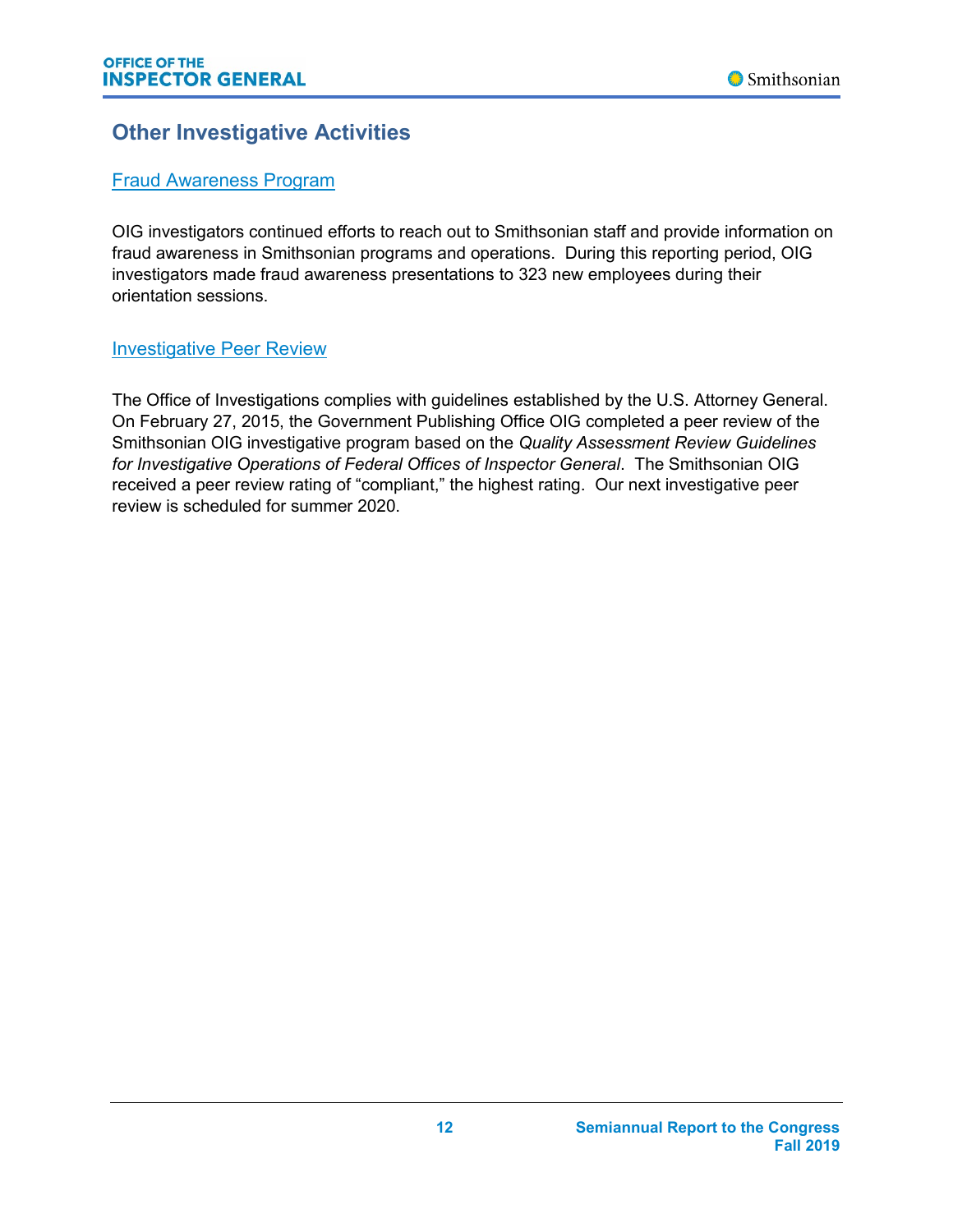Table 4 contains a statistical summary of OIG's investigative results during the semiannual reporting period.

#### **Table 4: Statistical Summary of the Office of the Inspector General's Investigative Results during the Semiannual Reporting Period Ending September 30, 2019**

| Investigative activity or result                                   | Number or amount |
|--------------------------------------------------------------------|------------------|
| <b>Caseload</b>                                                    |                  |
| Cases pending at beginning of reporting period                     | 12               |
| Cases opened during the reporting period                           | 11               |
| <b>Subtotal</b>                                                    | 23               |
| Cases closed during the reporting period                           | 4                |
| Investigative reports issued                                       | 2                |
| Cases carried forward                                              | 19               |
| <b>Referrals for prosecution</b>                                   |                  |
| Referrals to the Department of Justice                             | $\mathbf{1}$     |
| Referrals to state and local prosecuting authorities               | 0                |
| Indictments and criminal information from current period referrals | $\mathbf{0}$     |
| Indictments and criminal information from prior period referrals   | $\mathbf{0}$     |
| <b>Successful prosecutions</b>                                     |                  |
| Convictions                                                        | 0                |
| <b>Fines</b>                                                       | 0                |
| Probation                                                          | $\mathbf{0}$     |
| Confinement                                                        | $\mathbf{0}$     |
| Monetary restitutions                                              | 0                |
| Forfeiture of assets and seized evidence                           | $\mathbf 0$      |
| <b>Administrative actions</b>                                      |                  |
| Terminations                                                       | 1                |
| Resignations                                                       | $\mathbf{0}$     |
| Demotions                                                          | 1                |
| Reprimands or admonishments                                        | 2                |
| Suspensions                                                        | $\mathbf{0}$     |
| Monetary loss prevented                                            | $\mathbf{0}$     |
| Value of items recovered                                           | $\mathbf 0$      |

Source: OIG investigative activity statistics as of September 30, 2019.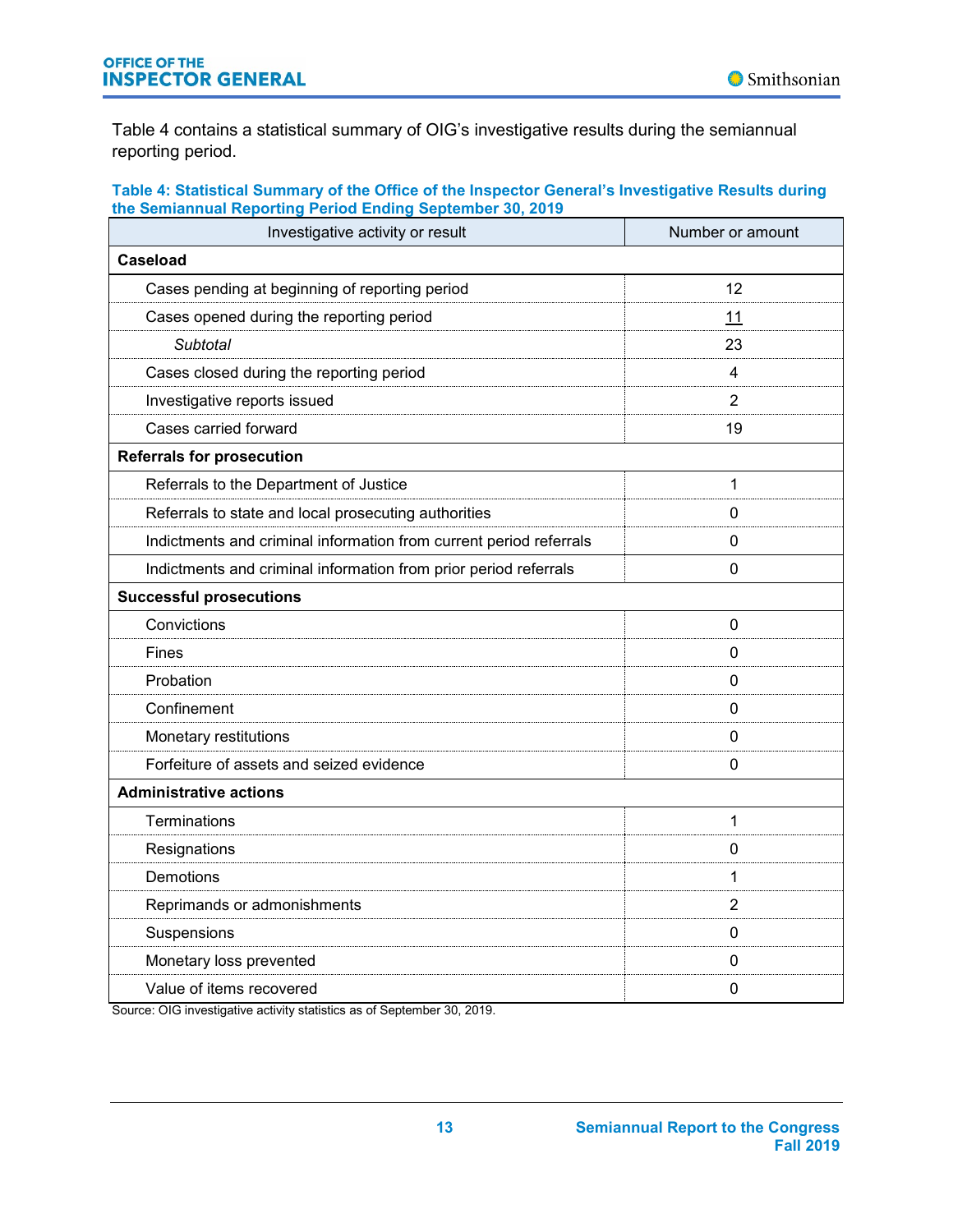## **Other OIG Activities**

#### Legislative and Regulatory Review

In accordance with the Inspector General Act of 1978, as amended, OIG monitored and reviewed legislative and regulatory proposals for their impact on the Smithsonian's programs and operations. Additionally, the Counsel to the Inspector General monitored congressional bills and issues relating to the inspector general community. OIG also reviewed draft Smithsonian policies for their impact on OIG operations.

#### Other Activities

OIG remained actively involved with the Council of the Inspectors General on Integrity and Efficiency (CIGIE), a statutory council of federal inspectors general that promotes collaboration on integrity, economy, and efficiency issues that transcend individual agencies. The Inspector General serves as the Vice Chair of the CIGIE Audit Committee; as a member on three other CIGIE committees; and as the chair of the Small/Unique OIG Group, a group of inspectors general who meet quarterly and exchange ideas and practices. The OIG Counsel leads the Smaller OIG Counsel Working Group and serves on the steering committee for the OIG Freedom of Information Act Working Group. OIG staff also serve on the CIGIE Technology Committee; the Emerging Technology, Assistant Inspectors General for Management, and Chief Information Officer subcommittees; and the Cross Cutting Initiatives Working Group.

In addition, OIG staff participated in the Association of Certified Fraud Examiners, the Institute of Internal Auditors, the Federal Audit Advisory Committee for Enterprise Technology Solutions, and the Financial Statement Audit Network.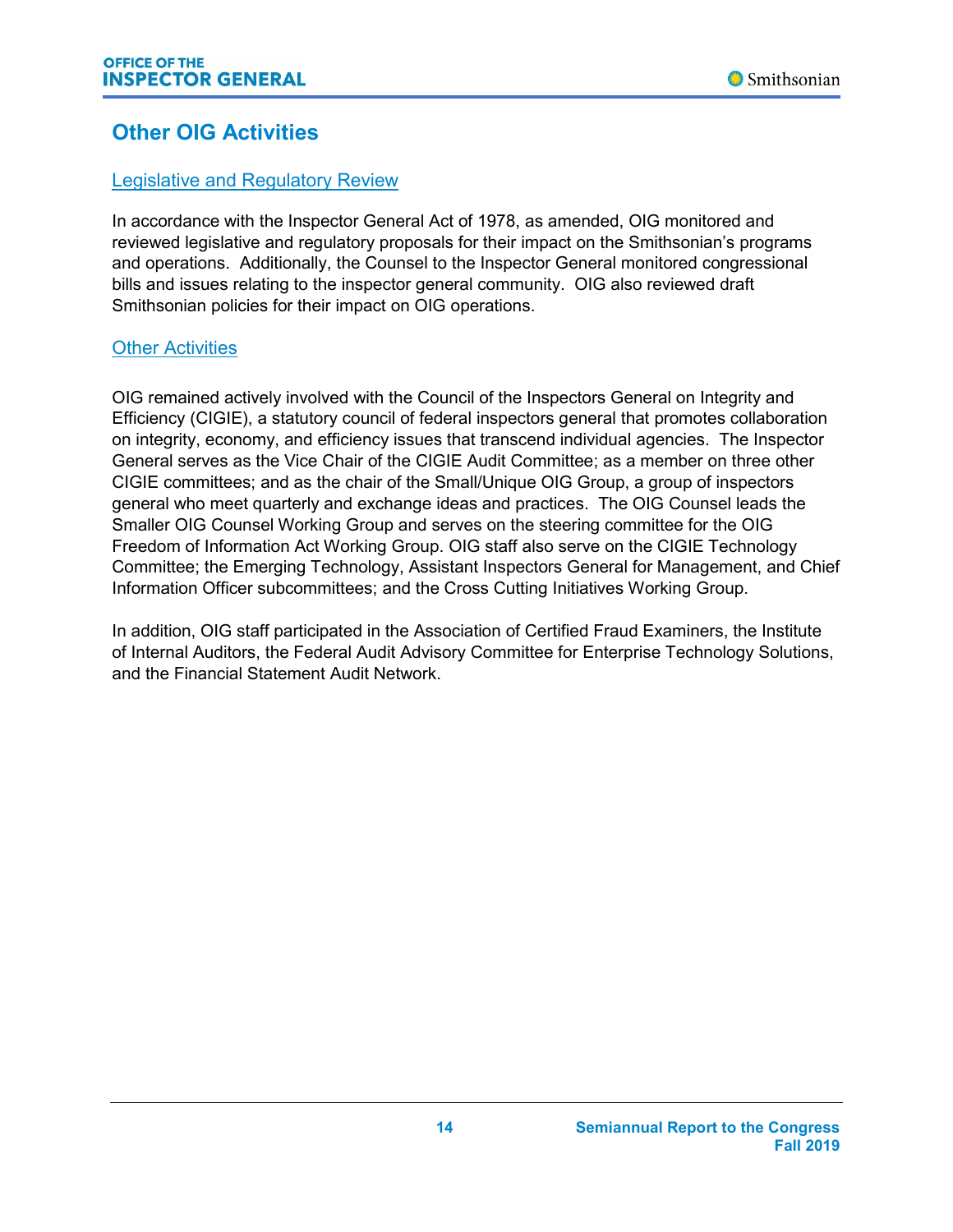